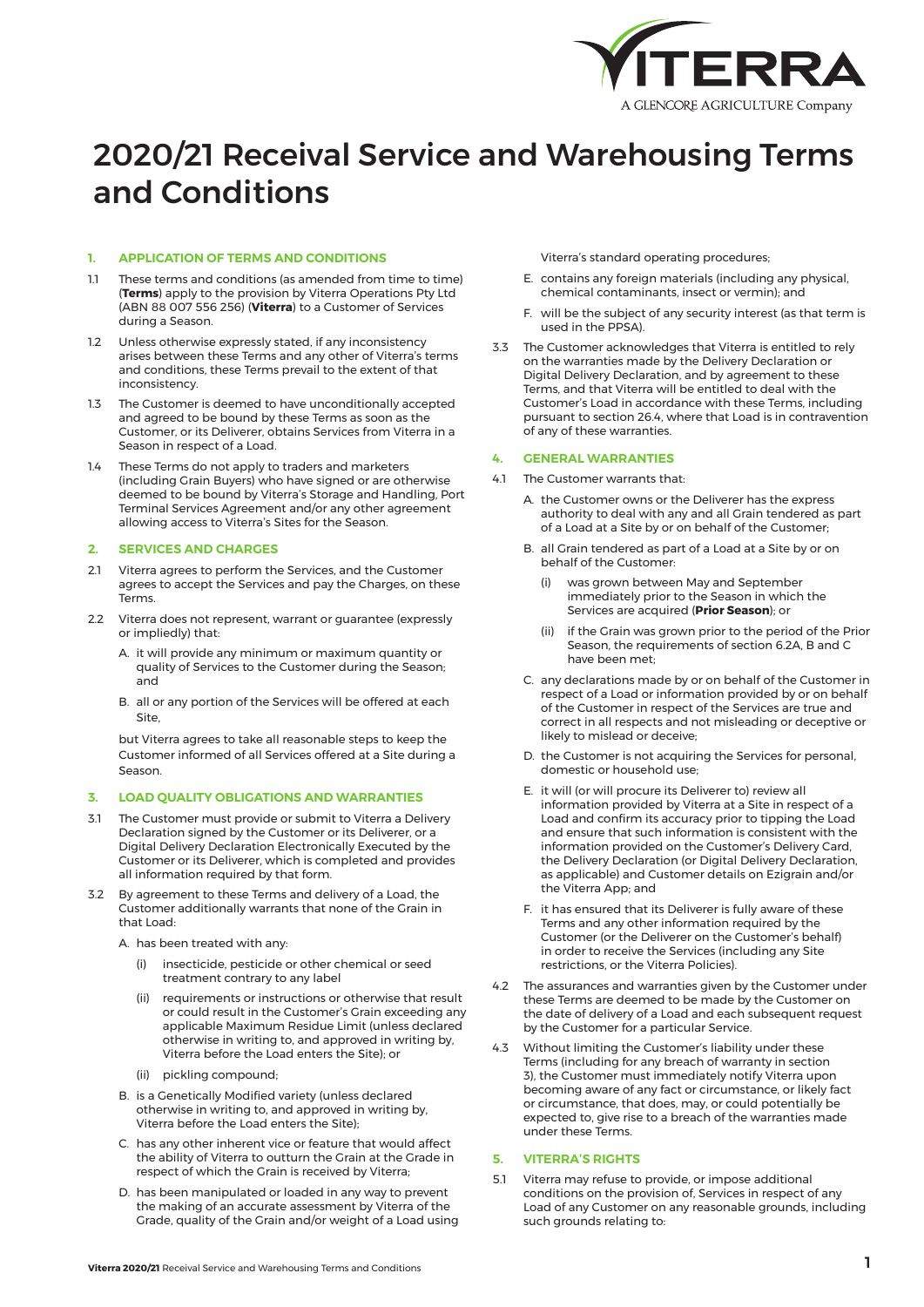

- A. contamination, quality, hygiene, misleading information or safety (whether in respect of the relevant Load or any previous Load delivered by the Customer or a Deliverer and regardless of whether the Load is or was delivered by the Deliverer as agent for that particular Customer or otherwise);
- B. Viterra's Road Vehicle Hygiene Requirements;
- C. the capacity allocated by Viterra to a particular type of Grain at the Site being full;
- D. the efficiency or capacity of the Site or any of Viterra's plant and equipment or systems and procedures or otherwise general restrictions placed on a Site by Viterra from time to time (including general operating hours);
- E. the failure of the Customer or its Deliverer to produce a Delivery Card, and Delivery Declaration signed by the Customer or Deliverer (or a Digital Delivery Declaration Electronically Executed by the Customer or Deliverer);
- F. the failure of the Customer to comply with these Terms or any Viterra Policy at any time and in any material respect;
- G. failure of the Customer to pay any Charges relating to or in connection with the Services;
- H. a Force Majeure Event;
- I. the credit risk of the Customer; or
- J. any inaccuracy in warranties made by the Customer (or on behalf of the Customer) by agreement to these Terms or by Delivery Declaration or Digital Delivery Declaration.

# **6. POST HARVEST GROWER RECEIVAL**

- 6.1 The Customer acknowledges that any request for Receival Services in respect of current Season Grain from 1 February in that Season (or such other date notified by Viterra from time to time for all or any particular Sites) will be received as a post harvest delivery.
- 6.2 Without limiting the requirements of post harvest delivery, the Customer acknowledges that:
	- A. A Post Harvest Declaration Form is required to be completed and signed by the Customer and/or Deliverer for each parcel of the Customer's Grain intending to be delivered;
	- B. Each Load is required to be presented with a Delivery Declaration signed by the Customer and/or Deliverer, or be subject of a Digital Delivery Declaration Electronically Executed by the Customer and/or Deliverer;
	- C. At the request of Viterra, a composite sample may be required for the purpose of chemical residue testing prior to delivery; and
	- D. Viterra may amend the post harvest delivery date in a season for all or any sites at any time in its sole discretion by publishing a new date through any one or more of the Viterra Communication Tools.

# **7. CONTAMINATION**

- 7.1 The Customer must not deliver or attempt to deliver a Load that contains any contaminant (chemical, physical or otherwise), including any Load (whether delivered by the Customer, its Deliverer or any other person including previous owner) that has previously been rejected by Viterra at a Site.
- 7.2 Without limiting section 30, if any contaminant is discovered by Viterra in a Customer's Load (whether on receival, during sampling or unloading or in storage):
	- A. the Customer must compensate Viterra for any Loss suffered or incurred by Viterra (or any third party users of the applicable Site) arising from or in connection with the contaminated Load. The Customer acknowledges that this could include Loss relating to: cleaning or vacuuming costs, segregation costs, stock loss, outturn costs, carry,

tramming, labour dumping, administration expenses and any other associated costs and expenses;

- B. the Customer must immediately provide to Viterra details of the Customer's insurer and the insurance policy or policies the Customer has in place to cover any Loss;
- C. Viterra may deal with the Customer's Load in accordance with these Terms, including pursuant to section 26.4.
- 7.3 The Customer acknowledges that in the event the Customer has insurance to cover Loss, Viterra may engage with the Customer's insurer and put forward to the Customer's insurer any Loss Viterra has suffered as well as any procedures Viterra deems appropriate and reasonable (which it may determine in its sole discretion) to recover its Loss and mitigate any imminent risk.

#### **8. POSSESSION, RISK AND TITLE**

- 8.1 Subject to sections 8.2 and 8.3, Viterra will be deemed to take legal possession as bailee of a Load from the Customer as bailor subject to these Terms at that point in time at which the Load is tipped into Viterra's receival grid.
- 8.2 Subject to section 8.3, a Load will be at the risk of the Customer in all respects until the Customer or its Deliverer has been presented with, and has signed or Electronically Executed (as applicable), a completed Delivery Declaration or Digital Delivery Declaration and a completed Weighnote in respect of that Load directing whether the Load is sold to a nominated Grain Buyer or is being warehoused under these Terms.
- 8.3 If the Customer warehouses the whole or part of a Load:
	- A. the risk of loss of such whole or part of a Load occasioned by theft, fire, flood and contamination not caused or contributed by an act or omission of the Customer, will be assumed by Viterra; and
	- B. the risk of loss of such whole or part of a Load occasioned by spontaneous combustion, water damage caused by the action of the sea, contamination caused by or attributable to the Customer or its Deliverer, and all other risks, will be assumed by the Customer, and should be insured against by the Customer.
- 8.4 Viterra does not acquire title to the whole or any part of a Load by virtue of receival of Load subject to these Terms.
- 8.5 The Customer represents that prior to tipping a Load it has reviewed and considered (or has procured its Deliverer to review and consider) all information on a Weighnote (including Delivery Card, classification, quality, weight and Recorded Price) and agrees that, in the absence of any proven error, the Weighnote is accurate and will be deemed to have been accepted by the Customer (including on receipt and/or acceptance by a Customer's Deliverer).
- 8.6 The Customer agrees that the tonnage held and described in Ezigrain is to the value specified to three decimal places (.000), but that the tonnage will only be calculated to two decimal places (rounded up or down) when transferred. The Customer further agrees that, when outturned, the tonnage will only be calculated to two decimal places and rounded down on the basis that outturn cannot exceed ownership.

## **9. SEGREGATIONS**

The Customer acknowledges and agrees that:

- 9.1 Viterra is entitled to change the Segregations of Grain open at each Site at any time.
- 9.2 Viterra has no obligation to make any or all Segregations available at any one or more Sites.
- 9.3 It is the Customer's responsibility to be aware of Segregations available at a Site.
- 9.4 The Customer has independently accepted the classification into the available Segregation at a Site at any given time.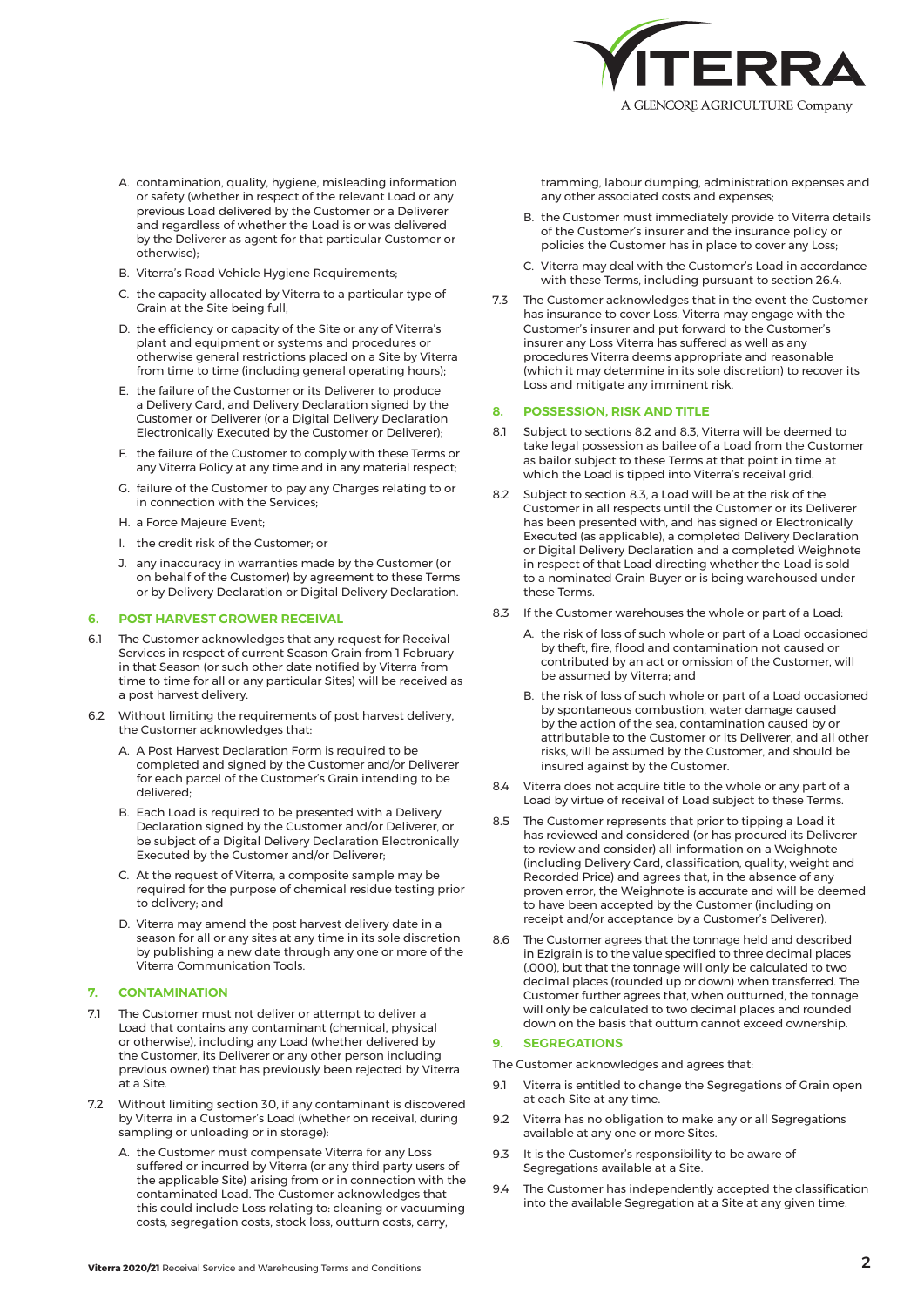

# **10. COMMON STOCKING**

- 10.1 Viterra may Common Stock Grain of a Customer.
- 10.2 Title to Common Stocked Grain is held jointly by the relevant Customer in the proportions that each Customer's quantity of the Grain bears to the total Common Stocked Grain.
- 10.3 While Viterra has possession of the Customer's Grain:
	- A. the relationship between Viterra and the Customer in respect of the possession of the Customer's Grain is one of bailment subject to these Terms; and
	- B. that relationship will continue to exist despite the Customer's Grain losing its identity by being Common Stocked, or the inability of Viterra to redeliver to the Customer the particular Customer's Grain the subject of the bailment; and
	- C. Subject to the Customer's Outturn Right, Viterra may at its reasonable discretion manage, use, move, transfer, borrow, deal and/or control the Customer's Grain including deal in any such manner that Viterra reasonably considers necessary for the efficient operation of the relevant Site and the balancing of the interests of all users of that Site and the Grain industry generally.

# **11. SITE POLICIES & PROCEDURES**

- 11.1 The Customer must comply (and must ensure that its Deliverer complies) with all safety, health and environmental, access and security policies and procedures, including Viterra safety inductions and procedures, the requirement to obtain a Safety Card or Site Pass, and the Viterra Road Vehicle Hygiene Requirements and otherwise any operating conditions or restrictions applicable to a Site as published at the Site or as otherwise notified by Viterra from time to time including through publication through Viterra Communication Tools (**Viterra Policies**).
- 11.2 Without limiting section 11.1, the Customer must (and must ensure that its Deliverer does):
	- A. comply with any reasonable directions of Viterra or its personnel; and
	- B. avoid or minimise unreasonable interference with the passage of people and vehicles and the operations or activities carried out at the Site.
- 11.3 The Customer acknowledges that:
	- A. it, or its Deliverer, may be prevented from entering all or any specific Site if Viterra has reason to believe that a Customer (or its Deliverer) has breached, or its likely to breach any Viterra Policy or any Laws;
	- B. it, or its Deliverer, agrees to comply with all reasonable directions of Viterra in respect of the breach or likely breach; and
	- C. Viterra may provide the details of the Customer, the Deliverer, the breach, or likely breach, to any Government authority responsible for the enforcement of the relevant Laws.

# **12. RECORDS**

- 12.1 In the absence of any proven error, Viterra's records (including any Weighnote) concerning the quantity or quality of Grain that is, or has been, the subject of Services and the receipt of that Grain will be deemed to be accurate, final and conclusive.
- 12.2 Notwithstanding that Viterra may provide hard copies of records (including Weighnotes) to the Customer, the Customer acknowledges that Viterra has no responsibility for ensuring that such records continue to exist in a legible state after providing them to the Customer.

**13. OUTTURN RIGHT AND SHRINKAGE**

13.1 Subject to section 13.3 and 13.4 and the Customer making

all payments required under section 25, the Customer is entitled to outturn Grain up to and including the amount of Grain delivered for and on behalf of the Customer to Sites.

- 13.2 The Customer agrees that the tonnage held and described in Ezigrain is to the value specified to three decimal places (.000), but that the tonnage will only be calculated to two decimal places rounded down when outturned on the basis that outturn cannot exceed ownership.
- 13.3 The Outturn Right is subject to a weight deduction for:
	- A. shrinkage in accordance with the allowance set out in Schedule 1;
	- B. any loss, damage or destruction of Grain the risk of which is assumed by the Customer under these Terms;
	- C. the weight of any Grain previously outturned or otherwise the subject of a Transfer In-store; and
	- D. the weight of any Grain transferred, written-off or otherwise dealt with by Viterra in accordance with these Terms (including sections 17, 18, 20, 26 and 27).
- 13.4 Viterra may refuse or delay acting pursuant to an outturn request where Viterra considers, acting reasonably:
	- A. the request does not provide sufficient notification and/ or details of the relevant outturn (including quality or quantity); or
	- B. the following circumstances arise or may arise:
		- (i) unavailability of Grain due to routine fumigation;
		- (ii) breakdown or unavailability of machinery;
		- (iii) unavailability of resources as a result of other Site related operations;
		- (iv) the unsuitability of the storage unit;
		- (v) the Customer owes monies to Viterra on any account whatsoever or otherwise there exists a lien or temporary hold over the Grain the subject of the outturn request;
		- (vi) it is contrary to any Viterra Policies (including the conditions of an Export Select Only Site;
		- (vii) failure of the Customer to pay any Charges relating to or in connection with the Services; or
		- (viii) if the outturn is prevented or delayed because of circumstances outside Viterra's control and without substantial fault or negligence of Viterra (including by reason of a Force Majeure Event); or
	- C. if Viterra has received notice from a person claiming to hold an interest in, to or over the Customer's Grain; or
	- D. the request is, in Viterra's reasonable opinion, contrary to any Laws, aimed at circumventing any Laws or otherwise will be detrimental to the Grain industry in general,
	- E. a risk to the safety of the public, Viterra employees or Viterra property may exist at the time of the outturn or shortly thereafter or as a consequence of the outturn,
	- and Viterra will not be liable for, and the Customer must not make any claim in respect of, any Loss suffered or incurred by the Customer arising from or in connection with the refusal or delay by Viterra of the outturn request.
- 13.5 Without limiting section 13.4, in making any decision whether to accept an outturn request;
	- A. Viterra will have regard to the efficient running operation of the relevant Site and the balancing of the interests of all users of that Site and the Grain industry generally; and
	- B. where the Customer has not caused or contributed to the circumstances giving rise to the refusal or delay, Viterra will use reasonable endeavours to mitigate any Loss suffered by the Customer.
- 13.6 The Customer acknowledges that Viterra may regrade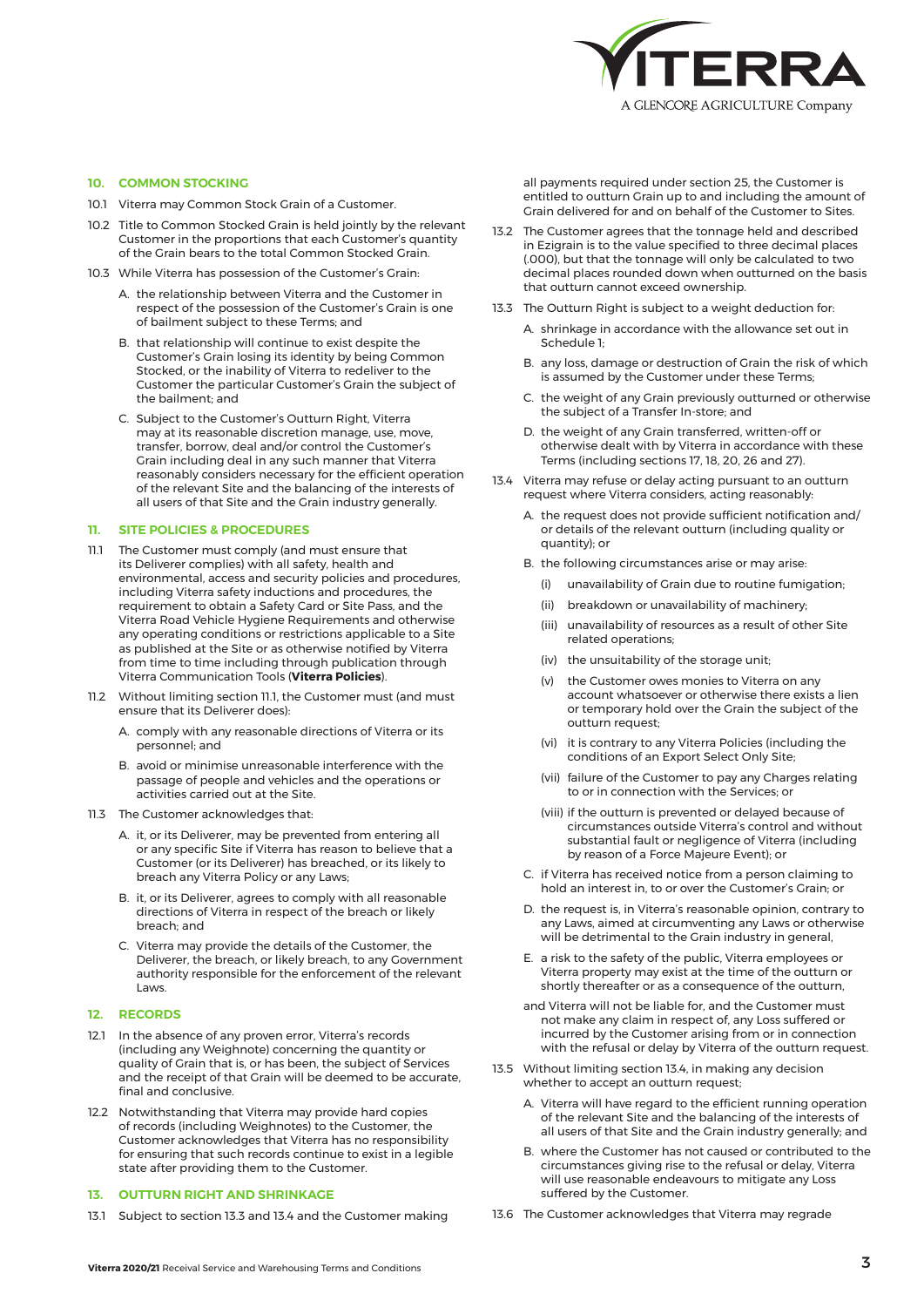

to a non-malting Grade any malting Grade barley (and/ or Common Stock any such barley, including in a manner which regrades that barley) that remains in a Viterra Site after 31 March following the end of a Season, such right being necessary having regard to the quality characteristics of any malting Grade barley remaining in storage for an extended period of time, and Viterra will not be liable for, and the Customer must not make any claim in respect of, any Loss suffered or incurred by the Customer arising from or in connection with Viterra acting under this section 13.6.

# **14. OUTTURN**

- 14.1 Subject to anything to the contrary in these Terms, Viterra is entitled to:
	- A. outturn to the Customer (or any person nominated by the Customer) Grain of the same quality and quantity to the value specified to two decimal places rounded down as warehoused by the Customer or acquired by the Customer by Transfer In-store;
	- B. outturn at any Viterra Site within reason as determined by Viterra and not necessarily the Site of Origin at which the Customer elected to warehouse the Customer's Grain or acquired the Grain by Transfer In-store. Note costs as per section 16.2 may apply.
- 14.2 The Customer agrees that the tonnage held and described in Ezigrain is to the value specified to three decimal places (.000), but that the tonnage will only be calculated to two decimal places rounded down when outturned on the basis that outturn cannot exceed ownership.
- 14.3 Viterra may disallow domestic outturns, or if the Customer's Grain remains at the site from 1 August immediately following a particular Season, Viterra may declare the Customer's Grain as Export Select Only and subject to terms and conditions of Export Select.
- 14.4 Without the prior written approval or arrangement, at an Export Select Only Site, no domestic outturning is permissible and the Customer must familiarise themselves with important conditions relating to **Movements**, obligations of the Customer and Viterra's rights in respect of warehoused Grain (refer section 16 Movements in these Terms).
- 14.5 In the absence of any proven error, outturn weights determined by Viterra using Viterra's weighing systems are final and binding and Viterra will have no liability whatsoever if the receival weight at the Customer's delivery or receival location is less than the outturn weight from the Site.

# **15. OUTTURN STANDARDS**

Viterra's obligation to outturn is subject to such outturn standards set out in Schedule 2 and as otherwise published by Viterra from time to time on the Viterra Website (**Outturn Standards**).

# **16. MOVEMENTS**

- 16.1 Viterra has the right to move the Grain from a Site including the Site of Origin if, in Viterra's reasonable opinion:
	- A. the Site fills (or is expected to fill) during the Season;
	- B. consolidation of small quantities of Grain is required for the efficient operation of Viterra's Site (including where the volume of Grain stored in a cell is less than a level that requires sweeping);
	- C. the quality of the Grain that has been received threatens to contaminate other customers' Grain;
	- D. it is operationally efficient to move the Grain; or
	- E. the Customer delivers to a Viterra defined Export Select Only Site (refer section 14.4).
- 16.2 Subject to section 16.3, if Grain is moved in accordance with section 16.1:
- A. the Customer will bear or be compensated for any additional costs or charges that may arise out of the relocation relative to the Site of Origin as determined by Viterra acting reasonably and on a case-by-case basis; and
- B. additional charges incurred including accumulated monthly carry, outturn and port in-loading may also be applicable, but Viterra agrees to take reasonable steps to consult with the Customer if, as a result of Grain being moved, the Customer will be required to bear additional costs.
- 16.3 The Customer will not be entitled to any compensation for a movement of Grain under section 16.1C if the contamination or risk of contamination was caused or contributed to by an act or omission of the Customer or its Deliverer.

# **17. SEASON CLEARANCE**

- 17.1 To enable the efficient management of Grain at a Site at any time following a Season, Viterra may:
	- A. For tonnage 2.0 tonnes and above in consultation with the Customer, provide written notice to the Customer requesting the Customer to either outturn or transfer any Grain (Season Clearance Notice), with which Notice the Customer must comply as soon as practicable and by no later than the date specified in the Season Clearance Notice.
	- B. For tonnages less than 2.0 tonnes facilitate the acquisition of the Grain at Fair Market Value by a Grain Buyer as determined by Viterra.
- 17.2 This section 17 does not limit Viterra's right to move the Grain and adjust costs in accordance with section 16.2.
- 17.3 The Season Clearance Notice will identify the relevant Grain still in Customer ownership and specify a date by which the Customer must comply with the Season Clearance Notice.
- 17.4 If the Grain remains in warehouse ownership following the specified date in the Season Clearance Notice, Viterra may:
	- A. facilitate the acquisition of the Grain the subject of the Season Clearance Notice at Fair Market Value by a Grain Buyer as determined by Viterra; or
	- B. continue to store the Grain the subject of the Season Clearance Notice, charge the Customer in accordance with these Terms and reserve the right to issue another Season Clearance Notice under section 17.1A at any time in the future.
- 17.5 If Viterra exercises its rights under sections 17.1 B or 17.4A, it is entitled to retain out of any sale proceeds all outstanding Charges owed by the Customer to Viterra on any account, and the reasonable costs of arranging the sale and outturn of the Grain to the Grain Buyer.
- 17.6 No delay by Viterra in exercising its rights under this section operates as a waiver, nor shall any single or partial exercise of any right or remedy prevent any further or other exercise or the exercise of any other right or remedy. The Customer releases Viterra and must not make any claim in respect of any Loss suffered by the Customer as a result of or in connection with Viterra exercising its rights under this section (including in respect of any delay in exercising its rights resulting in a change in Fair Market Value).
- 17.7 At any time on the written request of a Customer, Viterra may agree to facilitate the sale of Grain on behalf of the Customer in accordance with sections 17.4 and 17.5.

# **18. RECONCILITATION**

Without limiting any rights under section 17.1A, to enable the efficient management of Grain at a Site, up to 0.5 tonnes of any Grain still in Customer ownership nearing the end of the Season may be written-off by Viterra.

# **19. ENTITLEMENT SHORTFALL ADJUSTMENT**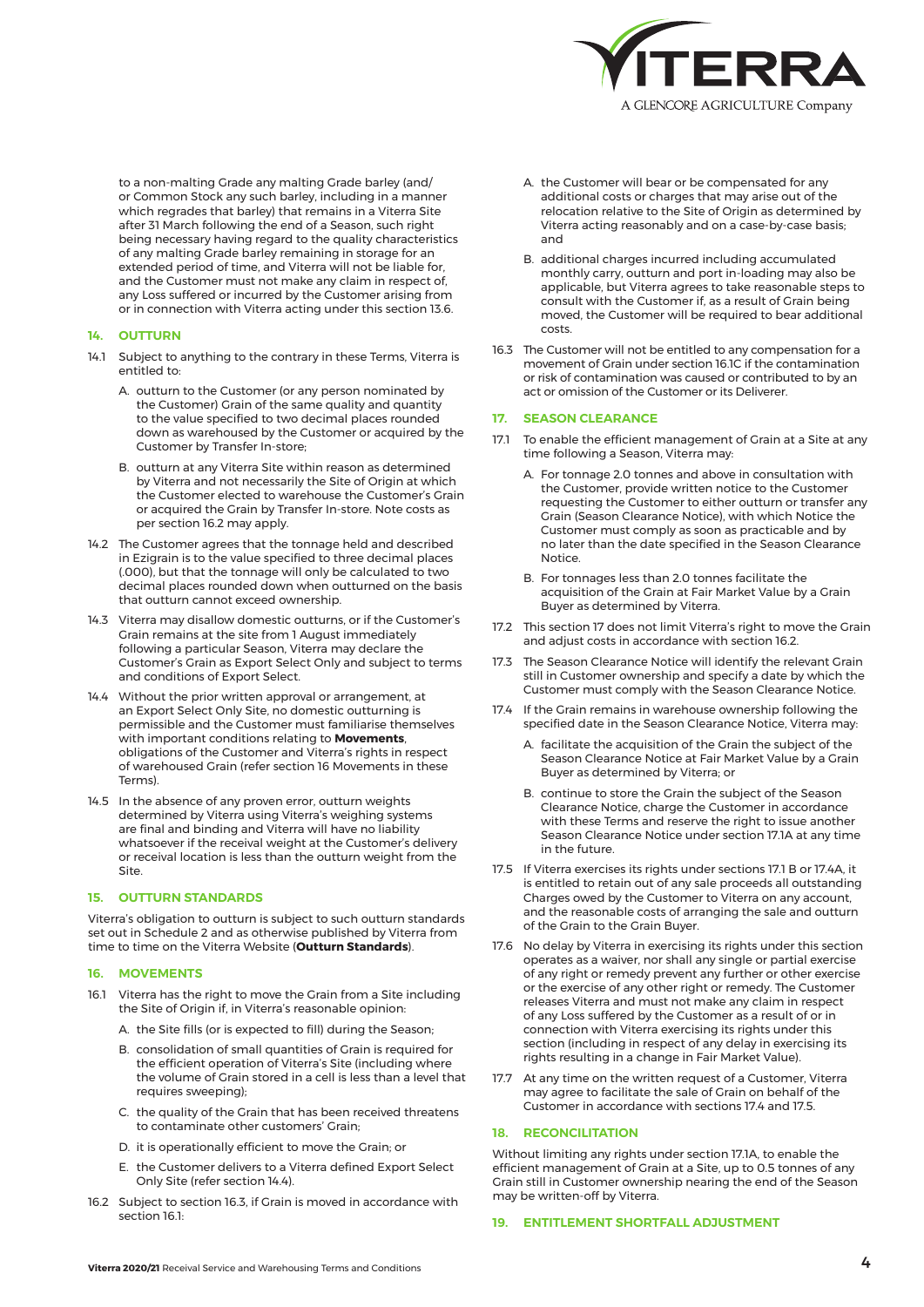

If Viterra's system does not hold sufficient Grain of the type and specification of the Customer's Grain at the time the Customer exercises its Outturn Right, following good faith consultation with the Customer, Viterra will be entitled to satisfy any such Physical Shortfall by payment of compensation at Fair Market Value which shall discharge all and any claims the Customer may have in connection with the Physical Shortfall.

# **20. ENTITLEMENT SURPLUS ADJUSTMENT**

- 20.1 Where the Customer has exercised an Outturn Right and has received an outturn quantity or quality in excess of that to which it was entitled, Viterra may issue written notice to the Customer requesting that the Customer (at Viterra's reasonable discretion):
	- A. compensate Viterra by payment for that excess calculated at Fair Market Value; or
	- B. redeliver an equivalent value of Grain based on classification at the time of delivery; or
	- C. transfer other Grain of equal value (value determined by Viterra acting reasonably having regard to the quality and quantity),

specifying the time period by which the Customer must comply with the request (**Excess Outturn Notice**).

20.2 If the Customer fails to comply with the Excess Outturn Notice in all respects within the time periods set out in the Excess Outturn Notice, the value of the excess quantity or quality of Grain that the Customer has received calculated at Fair Market Value immediately becomes a debt due and payable by the Customer to Viterra.

# **21. TRANSFERS IN-STORE**

- 21.1 By executing a Transfer In-store (either directly or by instructions to Viterra pursuant to sections 21.9, 21.10 and 21.11), the Customer agrees to be bound to the relevant terms of use of the relevant Transfer In-store service, and to these Terms.
- 21.2 Viterra is not obliged to recognise any Transfer In-store if the Customer has not complied with its obligation under section 26 and unless and until the purchaser of the Outturn Right agrees or has already agreed to be bound:
	- A. if the purchaser is a marketer or trader of Grain (including a Grain Buyer), by the terms and conditions contained in, where applicable, Viterra's Storage & Handling Agreement, Port Terminal Services Agreement or any other agreement allowing access to Viterra's Port Terminals for the Season; or
	- B. otherwise if the purchaser is another Customer, by the terms and conditions of a Title Transfer Grower to Grower form, which will include an acceptance of being bound by these Terms.
- 21.3 The Customer accepts all risk associated with execution of a Transfer In-store and dealing with a purchaser, and agrees that Viterra will not be liable for, and the Customer must not make any claim in respect of, any Loss incurred by the Customer as a result of, or in connection with, the Customer's dealings with a purchaser of its Grain or the execution of a Transfer In-store of its Grain.
- 21.4 The Customer acknowledges that it is in its best interest to ensure that, if possible, Transfers In-store are negotiated on the basis of delivered weight, not shrunk weight.
- 21.5 The Customer agrees that the tonnage held and described in Ezigrain is to the value specified to three decimal places (.000), but that the tonnage will only be calculated to two decimal places rounded up or down when transferred to a purchaser defined in 21.2A or 21.2B.
- 21.6 Viterra may post Purchase Options on behalf of Grain Buyers at Sites and/or through Viterra Communication Tools and/or on Ezigrain, in its sole discretion.
- 21.7 The Customer acknowledges that, in respect of any Purchase Option, Viterra makes no representations with respect to the operations of a Grain Buyer including its financial viability, the accuracy of prices posted or the terms and conditions under which it operates.
- 21.8 Without limiting these Terms, the Customer agrees that the Purchase Option price recorded on a Weighnote or Transfer In-store (the **Recorded Price**) will be final regardless of whether it corresponds exactly with the latest applicable price for that Purchase Option advised to Viterra by the applicable purchaser (including a Grain Buyer) or the latest applicable price published through Viterra Communication Tools (the **Customer Price**). In the event that the Recorded Price differs from the Customer Price (**Price Difference**), the Customer acknowledges that:
	- A. the Price Difference does not constitute a "proven error" for the purposes of section 8.5;
	- B. the Weighnote will not be amended to take into account the Price Difference (either by an increase or decrease in the Recorded Price); and
	- C. Viterra will not be liable for, and the Customer must not make any claim in respect of, any Loss incurred by the Customer as a result of, or in connection with, the Price Difference.
- 21.9 Transfers In-store may be initiated by the Customer providing instructions by verbal, written, or electronic communication to Viterra.
- 21.10 To nominate Grain for a Transfer In-store, Viterra may rely on any instruction (either verbal, written or electronic communication) which reasonably appears to have been communicated by or on behalf of the Customer (and may assume that instructions have been issued by or on behalf of the Customer for Transfers In-store via Ezigrain).
- 21.11 Upon receiving and accepting instructions (pursuant to sections 21.9 and 21.10):
	- A. Viterra is authorised to effect the Transfer In-store for and on behalf of the Customer. For this purpose, the Grower irrevocably appoints Viterra as its agent and attorney.
	- B. Viterra will seek the purchaser's acceptance of the Transfer In-store and confirm completion to the Customer.
- 21.12 A Customer may utilise the Warehouse to Cash service (and may execute a Transfer In-store itself directly by use of this service) pursuant to these Terms, and the following specific terms:
	- A. A Customer may select up to 250 mt of its Grain (of one Grade, at one Site) at a time to Transfer In-store to a Grain Buyer using Warehouse to Cash.
	- B. A Grain Buyer will notify Viterra of the live cash price for which it will purchase Grain, which will be published through Viterra Communication Tools. It is the Customer's responsibility to review this live cash price.
	- C. The Customer acknowledges and accepts that by transferring a parcel of Grain to a Grain Buyer using Warehouse to Cash, the Customer has accepted the cash price offered by the Grain Buyer using this Warehouse to Cash service, such acceptance being binding upon the Customer.
	- D. The live cash price offered by the Grain Buyer is not guaranteed until the Transfer In-store has been submitted using this service. Prices are subject to change or can be withdrawn by the Grain Buyer at any time.
	- E. If nominating Grain for Transfer In-store using this service against Sustainable Cash, the Customer acknowledges and warrants that:
		- (i) The Customer has the relevant Sustainable Accreditation in place with the Grain Buyer; and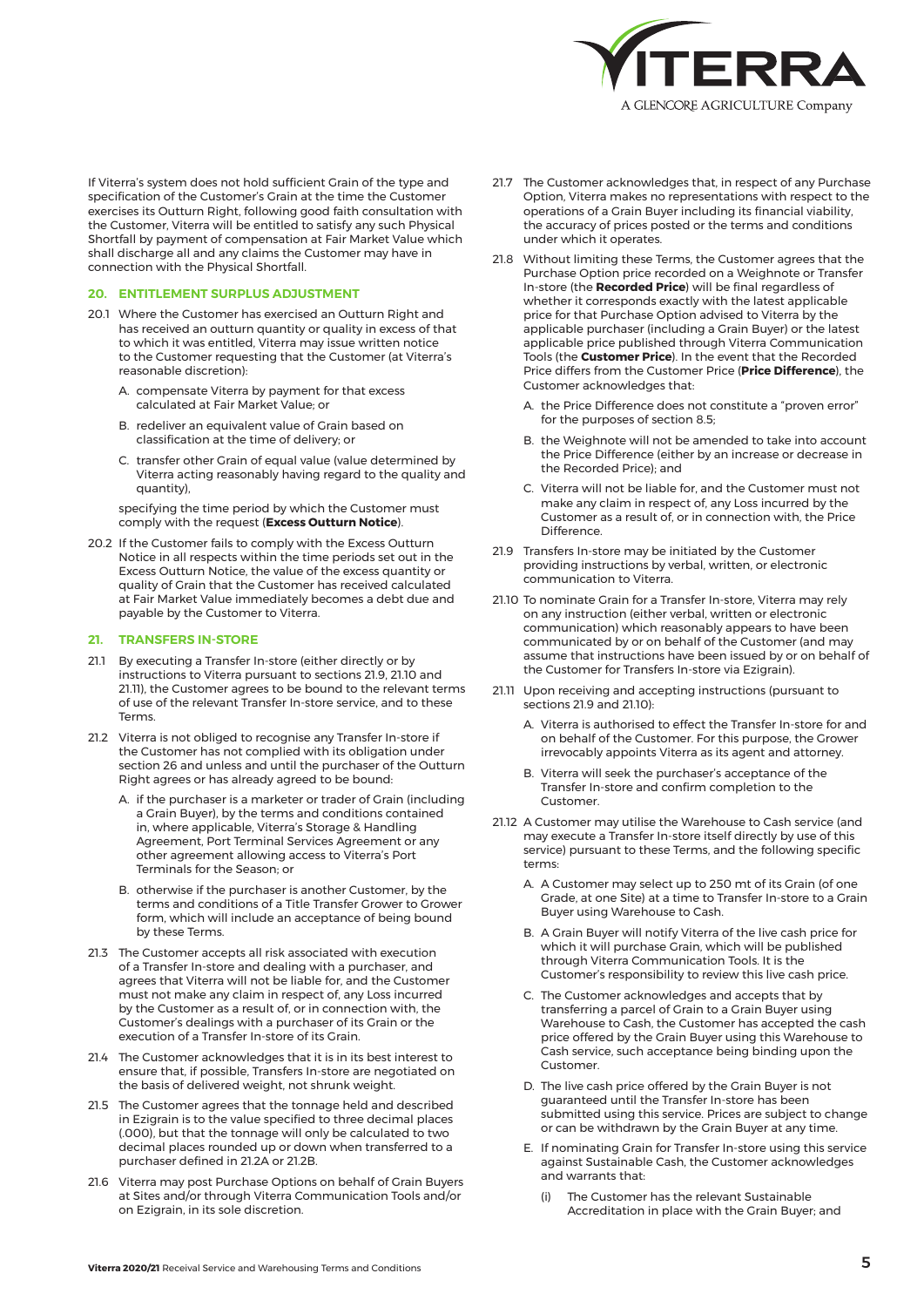

- (ii) In the event the Customer does not have the required Sustainable Accreditation in place, payment to the Customer for such sale may be withheld by the Grain Buyer until such Sustainable Accreditation is completed and in place.
- F. The Customer acknowledges that the warranties, representations and acknowledgements described in these Terms as relate to Warehouse to Cash do not limit or otherwise derogate from those made by the Customer in accordance with the Ezigrain General Terms and Conditions of Use.

## **22. EFFECTIVE DATE OF TRANSFERS**

The effective date, for charging purposes, of a Transfer In-store will be the date that Viterra receives instructions from the Customer to effect the transfer. Viterra will use its reasonable endeavours to process a transfer within 48 hours of receipt of instructions.

#### **23. CARRIER/DELIVERER ACTING ON CUSTOMER'S BEHALF**

- 23.1 Where:
	- A. a Deliverer seeks Services (whether in respect of a Load or otherwise) on behalf of the Customer; and
	- B. the Deliverer:
		- (i) is in possession of the Customer's NGR or NGR information; or
		- (ii) the Customer has previously advised or represented to Viterra that the person has the authority to seek and obtain Services on behalf of the Customer,

that person will be treated as the agent of the Customer and the Customer will be bound by the actions of that person.

- 23.2 Where the Customer engages a Deliverer to make a Transfer In-Store, the Customer will be required to provide Viterra with written confirmation that the Deliverer is acting on behalf of the Customer.
- 23.3 As between Viterra and the Customer, the Customer is at all times responsible for the acts and omissions of its Deliverer under or in respect of these Terms (including failure to comply with any portion or all of these Terms).
- 23.4 Viterra may, but is not bound to, take any notice of or act on any absence, countermand, revocation or withdrawal of authority that is not in writing and given by all interested parties.

# **24. PROVISION OF INFORMATION AND ASSISTANCE**

- 24.1 The Customer must promptly provide to Viterra all information and assistance requested from time to time relating to or in connection with the Services, a Load, the Customer or its Deliverer, Viterra reasonably requires (such as obtaining consents, and completing and signing documents) to perform its obligations under, or exercise its rights in respect of, these Terms.
- 24.2 When making any decisions or enforcing its rights under these Terms, Viterra will act reasonably and may, but is not obliged to, take into account any information provided by the Customer under section 24.1 or otherwise from time to time.
- 24.3 It is the Customer's responsibility to provide true and accurate personal information; and ensure any change to the information is advised to National Grower Register Pty Ltd for the purpose of updating Viterra.

#### **25. CHARGES**

The Charges for the Services can be found in the Storage and Handling Service Fees document through Viterra Communication Tools or Ezigrain. The Charges for Transfers In-store include the Receival Service Fee and accumulated monthly carry debt. Administration charges may apply to some Transfers In-store. In the instance of self-outturn, a domestic outturn charge applies for

outturns from Viterra Sites.

## **26. PAYMENT, LIEN AND HOLDING OF GRAIN**

- 26.1 All accrued charges and any costs payable on any account in respect of Grain that is the subject of the Outturn Right must be paid in accordance with the invoice rendered by Viterra. The full amount of an invoice rendered by Viterra must be paid by the Customer within 15 days from the date of that invoice.
- 26.2 In the event that Charges (including but not limited to freight expenses and costs which have accrued prior to the date of Outturn) have not yet been paid, and the Grain is subject to a Transfer In-store in which the purchaser has agreed to accept responsibility for payment of Charges, Viterra may invoice that applicable purchaser.
- 26.3 Despite section 26.2, each Customer remains jointly and severally liable to Viterra for payment of all Charges.
- 26.4 The Customer acknowledges and agrees that Viterra will have a first and paramount lien on the Customer's Grain to satisfy Customer Obligations. The Customer also grants a security interest to Viterra and Viterra Companies over the Customer's Grain and any proceeds of sale thereof as security for the payment of Customer Obligations. Viterra may nominate any particular quantity of Common Stocked Grain as the Customer's Grain for the purpose of enforcing its lien and/or security interest. The Customer irrevocably appoints Viterra as its agent and attorney to sell a sufficient quantity of the Customer's Grain to satisfy Customer Obligations whether under the lien and/or the security interest or otherwise and to account to the Customer for any balance of sale proceeds. Any such sale of the Customer's Grain reduces the Customer's Outturn Right commensurately.
- 26.5 Either party may in its discretion deduct from, set-off against and/or otherwise reduce or deem satisfied any obligation it may have to the other party (which, for Viterra, will not exceed the Customer Obligations).
- 26.6 Notwithstanding and without limiting anything else in these Terms, Viterra in its absolute discretion may place a temporary hold on all or a portion of the Customer's Grain at any stage if it believes that due to any liability, breach, indemnity, error, mistake, circumstance, fact or other thing whatsoever there may, will or might now or in the future be undischarged Customer Obligations.
- 26.7 In relation to section 26.6, when a temporary hold is in place, the Customer may be restricted by Viterra (in its sole discretion) in the manner in which the Customer can deal with or transact their Grain subject to the temporary hold.

## **27. PERSONAL PROPERTY SECURITIES LAW**

- 27.1 Viterra acknowledges and agrees that the Customer has a purchase money security interest (**PMSI**) over the Customer's Commodity and any proceeds of sale thereof for the purposes of the PPSA and that the Customer or its Deliverer may register the PMSI on the Personal Property Security Register.
- 27.2 On delivery of Grain to Viterra, the Customer acknowledges and agrees that Viterra has control of the Grain for the purposes of the PPSA and for the exercise of Viterra's rights under section 26.4.
- 27.3 The parties agree, at their cost in all things, to do anything (such as obtaining consents, signing and producing documents, getting documents completed and signed and supplying information) which the other party, acting reasonably, asks and considers is required for the purposes of:
	- A. ensuring that any security interest the other party has under these Terms is enforceable, perfected and otherwise effective;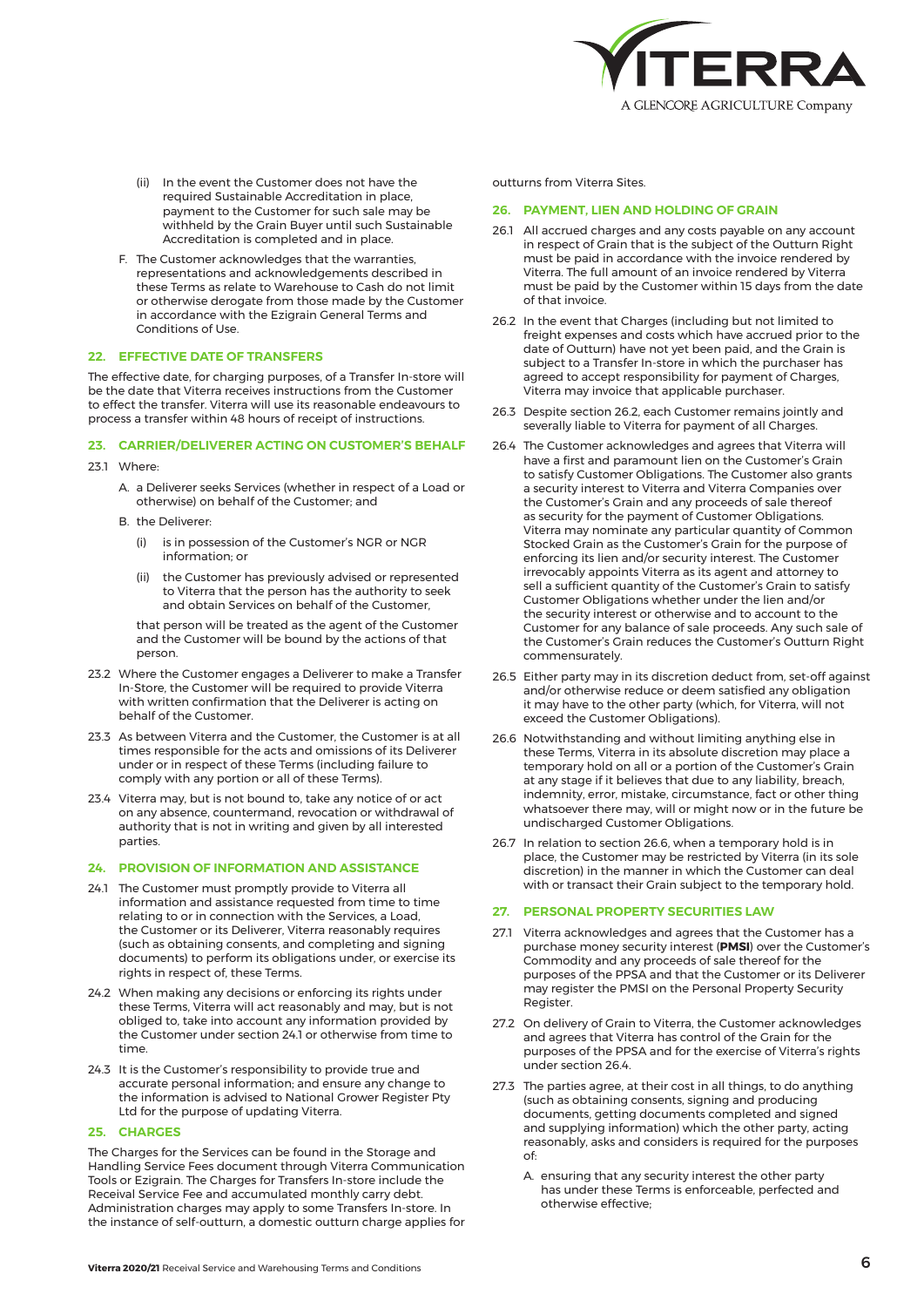

- B. enabling the other party to apply for any registration, complete any financing statement or give any notification, in connection with the security interest so that the other party has the priority it requires; or
- C. enabling the other party to exercise rights in connection with its security interest and/or lien under these Terms.
- 27.4 Each party agrees to pay or reimburse the reasonable costs of the other party in connection with anything done by that other party in connection with the enforcement of any such security interest or of any lien over Commodity of the Customer.
- 27.5 The parties acknowledge and agree that they are not entitled to receive any notice from the other party under the PPSA (including notice of a verification statement) unless the notice is required by the PPSA and the requirement to give it cannot be excluded.
- 27.6 The parties agree that they must not disclose any information of the kind referred to in section 275(1) of the PPSA.
- 27.7 If there is any inconsistency between the Customer's and Viterra's rights under this section and its rights under Chapter 4 of the PPSA, this section prevails.
- 27.8 The parties acknowledge and agree that unless otherwise defined in these Terms, terms and expressions used in this section 27 have the same meaning as given to them under the PPSA.

## **28. DEFAULT INTEREST**

The Customer shall pay interest on overdue monies calculated at the rate of 3% above the corporate overdraft reference rate offered by the Commonwealth Bank of Australia calculated on a daily basis from the due date for payment to the date on which all such outstanding monies, plus the accrued interest, are paid in full.

# **29. LIABILITY**

- 29.1 Viterra is only liable for the loss, damage, destruction or contamination by Viterra of the Customer's Grain if that loss, damage, destruction or contamination is directly caused by the gross negligence or wilful default of Viterra or any of its employees, contractors or agents.
- 29.2 The liability of Viterra to the Customer for any Loss including, damage, destruction or contamination of Grain (for whatever reason) will not exceed the sum of \$25,000 per event or per series of related events and \$50,000 in the aggregate.
- 29.3 Viterra will not be liable for any Special or Indirect Loss suffered or incurred by the Customer arising out of Viterra's acts or omissions or the acts or omissions of Viterra's employees, agents or contractors.
- 29.4 To the maximum extent permitted by Law, Viterra excludes all conditions or warranties implied by custom, general law or statute. If certain conditions and warranties cannot by Law be excluded, Viterra's liability under any such condition or warranty is limited to either of the following (in the absolute discretion of Viterra):
	- A. the cost of re-supplying the Services;
	- B. reimbursement of the Customer for the Loss suffered by the Customer, in accordance with the provisions of this section 29.
- 29.5 To the extent permitted by Law, the operation of the Proportionate Liability Legislation is excluded in relation to any right, obligation or liability of a party in respect of these Terms, whether those rights, obligations or liabilities are sought to be enforced in contract, in tort or pursuant to any statute, and any claim.

## **30. INDEMNITY**

The Customer will indemnify and hold Viterra harmless against all Loss arising out of or in connection with these Terms or receipt of

the Services (limited to the following):

- A. any acts by, or omissions of, the Customer (or any person acting on behalf of the Customer or the Customer's Deliverer) at the Site (including acts or omissions causing or contributing to any loss of, or damage to, any property of any person, and any injury to, or death of, any person);
- B. any overloading of a vehicle containing any Grain;
- C. any claim by a third party to a lien, charge or other security interest in the Grain or the Outturn Right:
- D. any claim by a third party relating to the acts or omissions of the Customer in respect of the Grain or any Transfer In-store;
- E. any breach of these Terms including any warranty or representation given by or on behalf of the Customer in respect of the Grain that is brought to, or unloaded at, the Site by the Customer or the Deliverer;
- F. damaged or contaminated Grain (including fertiliser, containing genetically modified variety or varieties, and residue affected Grain) at the risk of the Customer;
- G. any claim by a third party in relation to the whole or any part of a Load that is the subject of Services, except to the extent that such Loss was directly caused by a negligent act or omission of, or default by, Viterra or any of its employees, contractors or agents;
- H. any inaccuracy in warranties made by the Customer (or on behalf of the Customer) by agreement to these Terms or by Delivery Declaration or Digital Delivery Declaration.

## **31. COMPLIANCE WITH LAWS**

- 31.1 In receiving the benefit of these Terms, the Customer must at all times comply with (and ensure that its relevant Deliverer or Deliverers comply with) all Laws including, where applicable, all Road Safety Legislation.
- 31.2 Without limiting the Customer's general obligations to comply with all Laws in section 31.1, the Customer warrants that it:
	- A. has addressed and remedied any non-compliance issues with respect to any Laws:
	- B. as in place compliance assurance conditions in relevant commercial arrangements with other responsible persons under any Laws;
	- C. is not relying on any oral or written representations or statements made by Viterra with respect to the transport of Grain, other than what is set out in these Terms.

## **32. DELIVERY CARD AND NGR**

- 32.1 The Customer must not involve Viterra in any dispute between parties to a Delivery Card (or a Co-operative Bulk Handling Limited or other entity's card linked to an NGR registration).
- 32.2 Unless required by Law, Viterra is not required to provide any documentation or to assist with such a dispute.
- 32.3 Despite section 32.2, Viterra will act in good faith to assist if the Customer requests information from Viterra provided the Customer agrees to reimburse Viterra's reasonable costs and expenses in complying with any information request (having regard to the employee resources required to be expended, the volume of information required and the transaction date the information request relates to).

## **33. INFORMATION USE & DISCLOSURE**

- 33.1 Viterra may collect Personal Information from the Customer for the purpose of providing Services. The Customer acknowledges that Viterra's ability to provide these Services may be affected or prevented if Viterra is not provided with all personal information that is requested or required.
- 33.2 A copy of Viterra's Privacy Policy can be located on the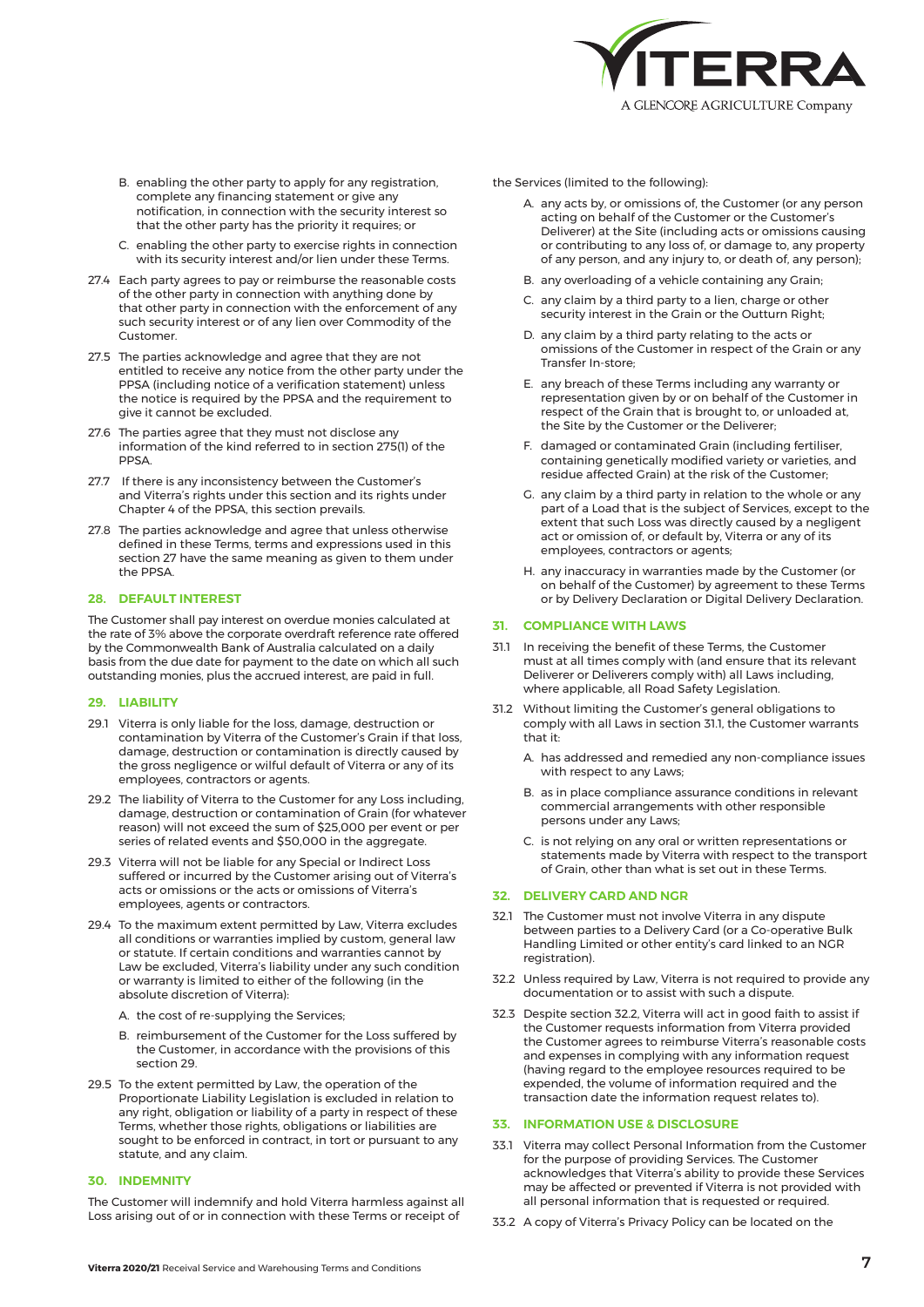

Viterra Website. The Privacy Policy includes details of:

- A. how Viterra collects, holds, stores and shares Personal Information;
- B. the circumstances in which the Customer's Personal Information might be sent overseas;
- C. the Customer's rights of access to, and correction of, its Personal Information; and
- D. the security measures Viterra has in place over the Customer's Personal Information.
- 33.3 Viterra may collect other information (outside of Personal Information) from the Customer for the purpose of providing Services. The Customer acknowledges that Viterra's ability to provide these Services may be affected or prevented if Viterra is not provided with all information that is requested or required. Unless required by law, the Customer is not obliged to provide Viterra with other information, however if the Customer fails to do so, it may impact on the ability of Viterra to perform the Services.
- 33.4 The Customer consents (and will obtain the consent of any individual that Viterra may deal with on behalf of the Customer) to the use or disclosure of Personal Information and other information collected by Viterra pursuant to these Terms as follows
	- A. to evaluate whether and to what extent products or services of a Viterra Company may (in Viterra's opinion) be of interest to the Customer, and to use and disclose such information for the purposes of promoting (including by electronic communications) such products or services (which may include Glencore Agriculture Pty Ltd) to the Customer;
	- B. to disclose to a Viterra Company for use by the Viterra Company internally for any other purposes relating to Viterra's or a Viterra Company's business operations and/ or its dealings or relationship with the Customer;
	- C. to disclose such information to comply with requests from government and regulatory bodies and authorities and end point royalty managers;
	- D. Without limiting section 33.4C, to disclose information to Biosecurity SA (or related entity) in accordance with the "Guidelines for Reporting Agricultural and Veterinary Chemical Misuse" in respect of any actual or suspected non-compliance with the Agricultural and Veterinary Products (Control of Use) Act 2002 (SA);
	- E. to disclose such information to National Grower Register Pty Ltd or its agents for the purposes of the operations of the NGR or for promoting goods or services of other companies of relevance to the Customer;
	- F. to disclose such information to any organisation to which the Customer has transferred ownership of Grain (whether by donation, sale or other kind of transfer), for the purpose of allowing the transferee to identify the transferor;
	- G. To disclose such information to any organisation whom a transferee of any of a Customer's Grain has notified Viterra may receive such information; and
	- H. to use or disclose such information where the Customer consents to Viterra doing so or requests Viterra to do so, or where Viterra is legally entitled to do so.
- 33.5 You may request access to your personal information by contacting us. All privacy related queries, requests to access information or privacy complaints should be made in writing to "**The Privacy Officer**", Viterra Operations, GPO Box 1169 Adelaide SA 5001 or via email to privacy@viterra.com.

## **34. VARIATIONS**

34.1 Viterra may vary these Terms applicable to future Loads and Services (including the Charges) at any time and from time

to time by publishing the revised terms and conditions on the Viterra Website in the 'About' section under Terms and Conditions. The Customer will be deemed to have read, understood and accepted the revised terms and conditions 20 Business Days after they have been published in accordance with this section 34.

34.2 If Viterra exercises its rights under section 34.1, it agrees to notify all Customers (either by hand, mail, electronically or otherwise by way of the Viterra Communication Tools) registered with NGR including, where applicable, using Viterra's SMS Subscription Service.

## **35. GOODS AND SERVICES TAX**

- 35.1 Any amounts payable under these Terms are calculated or expressed exclusive of GST.
- 35.2 If GST is, or becomes payable, under these Terms, the recipient must pay to the supplier an amount equal to the GST payable on the Supply.
- 35.3 An amount payable under this section must be paid at the same time as the payment of the amount in respect of that Supply is due and must be paid in addition to the amounts otherwise payable under these Terms.
- 35.4 If the recipient fails to pay any GST when due, the supplier may recover the amount of the GST from the recipient as a debt due under these Terms.
- 35.5 In these Terms, **GST**, **recipient** and **Supply** has the same meaning as in A New Tax System (Goods and Services Tax) Act 1999 (Cth) (as amended, varied or substituted from time to time) and **supplier** means the entity which makes a supply.

# **36. DISPUTE RESOLUTION**

- 36.1 Neither party may commence court proceedings in respect of a claim or dispute arising under or in connection with these Terms (**Dispute**) unless:
	- A. that party has first issued a dispute notice to the other party (which, for the Customer, is a written notice to Viterra's Service Centre) setting out the particulars of the Dispute (**Dispute Notice**); and
	- B. 30 days has elapsed since the provision of the Dispute Notice and no response to the Dispute Notice has been received by the disputing party.
- 36.2 The parties will use their best endeavours to try to resolve any Dispute as soon as reasonably possible.

# **37. ASSIGNMENT**

- 37.1 Viterra may assign the benefit of these Terms to any Viterra Company and without limiting section 33, the Customer consents to Viterra disclosing any information or documents it considers necessary to exercise these rights. If Viterra exercises its rights under this section, it agrees to notify the Customer of the assignment and the identity of the relevant Viterra Company as soon as reasonably practicable after the assignment.
- 37.2 The Customer may not assign its role, rights or obligations under these Terms at any time without the prior written consent of Viterra (not to be unreasonably withheld or delayed).

# **38. SUBCONTRACTING OF SERVICES**

- 38.1 Viterra may at any time in its sole and absolute discretion (and without giving notice to the Customer) subcontract all or any portion of the Services or otherwise engage a third party to undertake the Services on Viterra's behalf.
- 38.2 Subcontracting of all or any portion of the Services does not relieve Viterra from any liability or obligation under these Terms and Viterra remains fully liable for the actions of any subcontractor or third party as if they were the actions of Viterra.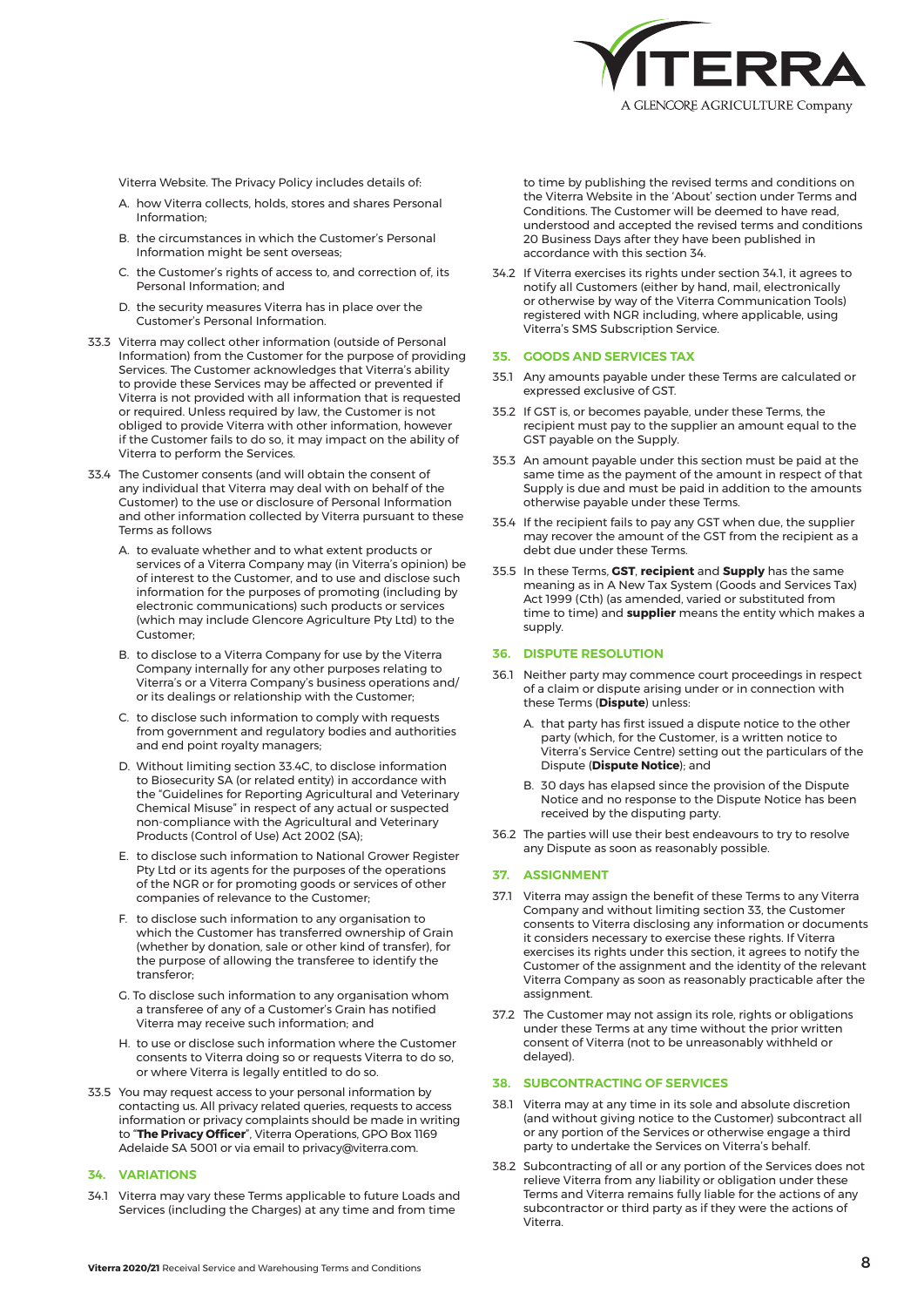

# **39. NOTICE**

A notice, consent or other communication under these Terms is only effective if it is in writing and addressed to the party to whom it is to be given and, for a Customer, can be delivered (either by hand, mail, or electronically) to an address of the Customer registered with NGR. This section does not apply to any notice, consent or communication which these Terms expressly authorise to be published at a Site or through Viterra Communication Tools or Ezigrain.

## **40. NO WAIVER OF RIGHTS**

A failure or delay in exercising any right, power or privilege in respect of these Terms will not be presumed to operate as a waiver, and a single or partial exercise of any right, power or privilege will not be presumed to preclude any subsequent or further exercise, of that right, power or privilege or the exercise of any other right, or privilege. Any waiver by a party in respect of any of these Terms will only be effective if in writing, and will apply only to waiver in a specific instance unless otherwise clearly stated.

## **41. ELECTRONIC EXECUTION**

- 41.1 Without limitation to the methods by which Viterra and the Customer may bind themselves under these Terms (including under section 1.3), the parties agree that:
	- A. the Customer will be bound under these Terms in relation to delivery of a Load and in relation to other obligations under these Terms, by execution of a Weighnote by the Customer (or its Deliverer) through the click of the button marked 'Accept Weight' on the Driver Control Station (DCS) at the weighbridge at a Site prior to delivery of the Load, just as the Customer would be bound if this document were physically executed;
	- B. the Customer will be bound under these Terms in relation to a delivered Load and in relation to other obligations under these Terms, by execution of a Weighnote by the Customer (or its Deliverer) through the click of the button marked 'Accept Weight' on the Driver Control Station at the weighbridge at a Site following delivery of the Load, just as the Customer would be bound if this document were physically executed;
	- C. The Customer will have made a Delivery Declaration which binds the Customer to the warranties in that Delivery Declaration and to these Terms in relation to a delivered Load, by submission of a Digital Delivery Declaration by the Customer (or its Deliverer) in accordance with these Terms, through the selection of the digital icon marked 'Submit' on the Digital Delivery Declaration form, just as the Customer would be bound by execution of a physical Delivery Declaration,

## (each, **Electronic Execution**).

- 412. The intentional action involved in Electronic Execution shall be evidence of consent to be legally bound by these Terms and to the warranties in the Digital Delivery Declaration respectively. The parties consent to execution by way of Electronic Execution in accordance with the Electronic Transactions Act 1999 (Cth) and any applicable corresponding state or territory law.
- 41.3 The parties agree to not contest the proper execution by Electronic Execution of these Terms or the Digital Delivery Declaration in any proceeding.
- 41.4 Each person taking the action involved in Electronic Execution warrants that they are duly authorised to execute and bind to these Terms and warranties in the Digital Delivery Declaration the party they represent by way of Electronic Execution, and the parties acknowledge and agree that they have entered into agreement and will be bound by these Terms and to the warranties in the Digital Delivery Declaration in reliance on this warranty.

## **42. RELATIONSHIP AND GOVERNING LAW**

These Terms establish a relationship that subsists in contract only and do not make Viterra the partner, agent, employer, employee, trustee, fiduciary or the like of any other person nor extend to any other person any rights beyond those expressly set out in the Terms. The Terms will be governed by the laws of South Australia and Viterra and the Customer submits to the exclusive jurisdiction of the Courts of South Australia.

## **43. DEFINITIONS AND INTERPRETATION**

In these Terms, unless the context otherwise requires:

**Charges** mean the charges and costs imposed by Viterra for providing the Services as set out in the Storage and Handling Service Fees document published on Viterra Communication Tools and Ezigrain (and amended from time to time).

**Common Stocked** means the practice of intermixing and storing Grain (of the same specification or Grade unless otherwise provided for in these Terms) owned by different persons.

**Common Stocked Grain** means Grain stored in Viterra's storage system that has been Common Stocked.

**Customer** means, as the context requires:

- A. a person or persons that uses the Services being as the case requires:
	- the payee(s) registered with the National Grower Register against the Delivery Card number tendered by the Customer or its Deliverer in the process of obtaining Services; and/or
	- where a person obtains Services on the basis of a temporary National Grower Register card number, that person, or where that person is a Deliverer, the person on whose behalf the Deliverer is acting, and such other persons that, upon follow up of completion of registration with National Grower Register, are subsequently registered as payees against that number; and/or
	- the person accessing the Services where that person purports to be a Customer's Deliverer but has failed to obtain the authorisation of the Deliverer's principal (as contemplated by section 23.1A; and/or
- B. a person or persons on whose behalf Grain has been received and warehoused by Viterra and any subsequent non-trade purchaser of the Outturn Right,

and if there is more than one person, Customer means each of them separately and every two or more of them jointly and any one of them has irrevocable authority to deal on behalf of all of the parties comprising the Customer.

**Customer's Grain** means all and any Grain owned by a Customer in the possession of Viterra and/or any Viterra Company from time to time.

**Customer Obligations** means any obligation to Viterra and/ or any Viterra Company that the Customer has or is reasonably expected to subsequently have whether present or future, certain or contingent, ascertained or sounding only in damages and including any matured monetary obligations and all monies due and payable on any account whatsoever.

**Customer Price** has the meaning given in section 21.8.

**Deliverer** means, with respect to a particular Customer, the carrier or other person acting as that Customer's agent pursuant to section 23.

**Delivery Declaration** means the form titled Delivery Advice and Declaration Form (or other form published by Viterra from time to time) provided by the Customer or its Deliverer at the time of delivery of a Load.

**Delivery Card** means the NGR delivery card or any replacement delivery card nominated by Viterra from time to time.

**Digital Delivery Declaration** means the online form published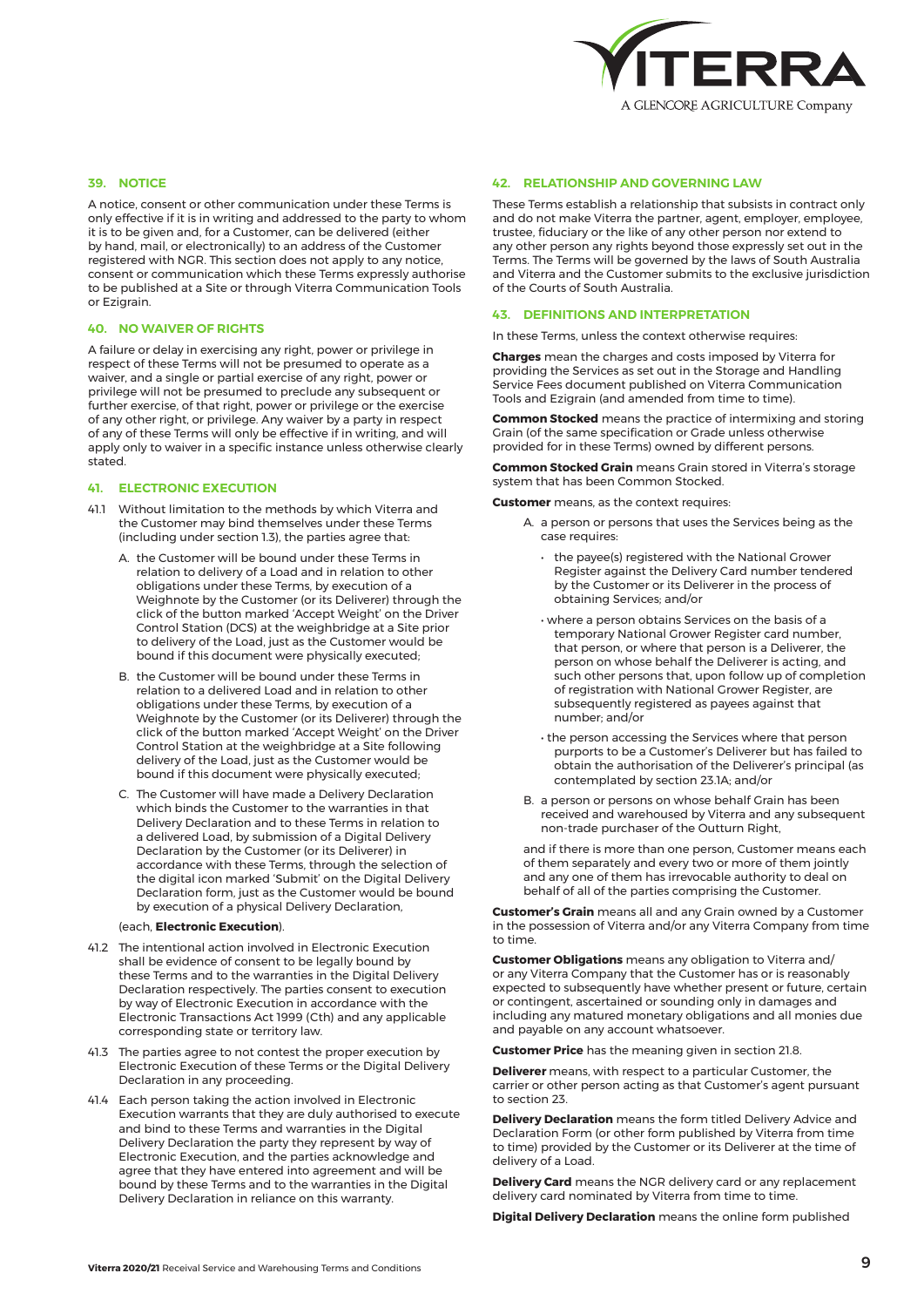

by Viterra on Ezigrain for the same purpose as the Delivery Declaration, executed by Electronic Execution by the Customer or its Deliverer prior to delivery of a Load.

**Dispute** has the meaning given in section 36.1.

**Dispute Notice** has the meaning given in section 36.1.

**Electronic Execution** has the respective meanings in each respective context given in section 41.1 A, B and C.

**Excess Outturn Notice** has the meaning given in section 20.1.

**Export Select** means the system operated by Viterra under which the Customer elects to deliver Grain to a Site and to have equivalent Grain (but not necessarily the same Grain) outturned by Viterra at a different Site.

**Export Select Only** means Grain which may only be dealt with in accordance with the terms and conditions of the Export Select system, and either listed on the Viterra Website or notified to the Customer directly by Viterra.

**Export Select Only Sites** means those Sites where Domestic Outturn is NOT Permitted as determined by Viterra from time to time prior to the commencement of a Season and published on the Viterra Website and otherwise subject to Export Select Only terms and conditions advised by Viterra from time to time.

**Ezigrain** means the online Grain stock information program, located at ezigrain.com.au or in a different form on the Viterra App

**Ezigrain General Terms and Conditions of Use** means the document by that name (as amended from time to time) published by Viterra at www.ezigrain.com.au or in a different form on the Viterra App, governing the conditions of use of Ezigrain.

**Fair Market Value** – means price per tonne calculated to either purchase grain by Viterra or replace shortfall of grain by the Customer and:

- A. in the case where Viterra needs to facilitate the purchase of Grain from the Customer, the price will be the highest bid price of buyers on the day the calculation is made; and
- B. in the case where the Customer is required to compensate Viterra, the price will be the lowest price offered by sellers on the day the calculation is made.

**Force Majeure Event** means anything outside Viterra's reasonable control including, but not limited to, the following events or circumstances:

- A. accident, fire, adverse weather conditions, flood, tidal conditions, earthquake, explosion, or like natural disasters, blockages of ports, civil commotion, outbreak of hostilities, terrorist act, declaration of war, war, invasion, rebellion, epidemic, or declarations of a state of emergency;
- B. strikes, stopworks, lockouts, boycotts or any other form of industrial dispute or labour shortage;
- C. breakdown, accidental or malicious damage or destruction of any of the facilities at a Site;
- D. failure, disruption or delay in transportation;
- E. executive or administrative order or act of either general or particular application of any government or any official purporting to act under the authority of that government, prohibitions or restrictions by domestic or foreign laws, regulations or policies, quarantine or custom restrictions or prohibitions on export; and
- F. acts or omissions of any third party (including without limitation governments, government agencies, subcontractors or customers).

**Genetically Modified** means subjected (either directly or indirectly) to modification, addition and/or deletion of specific and selected genes or groups of genes through the use of targeted chemical, biological or other tools for such purpose, or the progeny of any subject of such work.

**Grade** means a grade of Grain of a given Season specified in the Receival (Classification) Standards and Outturn Standards of that same Season.

**Grain** means the seed of any crop or pasture species of any genus or grade and, for the removal of doubt, includes Pulses and oilseeds.

**Grain Buyer** means a third party grain or commodity marketing company (including any pool operated by such party) and may include Glencore Agriculture Pty Ltd (or other marketing unit or division of a Viterra Company from time to time).

**Grower to Grower** means a transfer of title between the Customer and any subsequent non-trade purchaser of the Outturn Right, as the context requires.

**Laws** include:

- A. Acts, Ordinances, regulations, by-laws, orders, awards and proclamations of legislative authorities of the relevant jurisdiction in which the Site is located:
- B. certificates, licences, consents, permits, approvals and requirements of organisations as provided by relevant governmental authorities;
- C. any direction or requirement imposed by any statutory corporation, statutory authority, tribunal or person exercising statutory power responsible for administering and maintaining standards and requirements in connection with the performance, or the receival of the benefit, of the Services provided under or in connection with these Terms;
- D. executive or administrative orders or acts of either general or particular application of any Government or any official purporting to act under the authority of that Government including any quarantine or custom restrictions or prohibitions on export, relating to the jurisdiction(s) where these Terms will be performed or the parties are located, or the origin or ultimate destination of any Grain;
- E. laws relating to sanctions, anti-bribery, anti-corruption, anti-money laundering, and tax,

and to avoid doubt includes the Road Safety Legislation.

**Load** means a quantity of Grain in bulk.

**Loss** means liabilities, expenses, losses, claims, damages, and costs (on a solicitor and own client basis and whether incurred or awarded against that company) direct or indirect, past, present or future, fixed or unascertained, actual or contingent and whether arising under contract, in equity, under statute, in tort or otherwise.

**Maximum Residue Limit** means the maximum amount of pesticide residue that is expected to remain on food products when a pesticide is used according to label directions.

**NGR** means the register of grower details operated by National Grower Register Pty Ltd.

**Outturn Right** means the Customer's right to the outturn of Grain in accordance with section 13 of these Terms.

**Outturn Services** means services relating to the outturn of Grain from a Site by a Customer exercising its Outturn Right.

**Outturn Standards** has the meaning given in section 15.

**Personal Information** has the same meaning as in the Privacy Act 1988 (Cth).

**Physical Shortfall** means insufficient outturn of Grain with respect to the Customer's Outturn Right.

**PMSI** has the meaning given in section 27.

**Port Terminal** means, depending on the context, the Company's seaboard terminal at:

- A. Port Adelaide, Inner Harbour, Berth 27, South Australia;
- B. Port Adelaide, Outer Harbor, Berth 8, South Australia;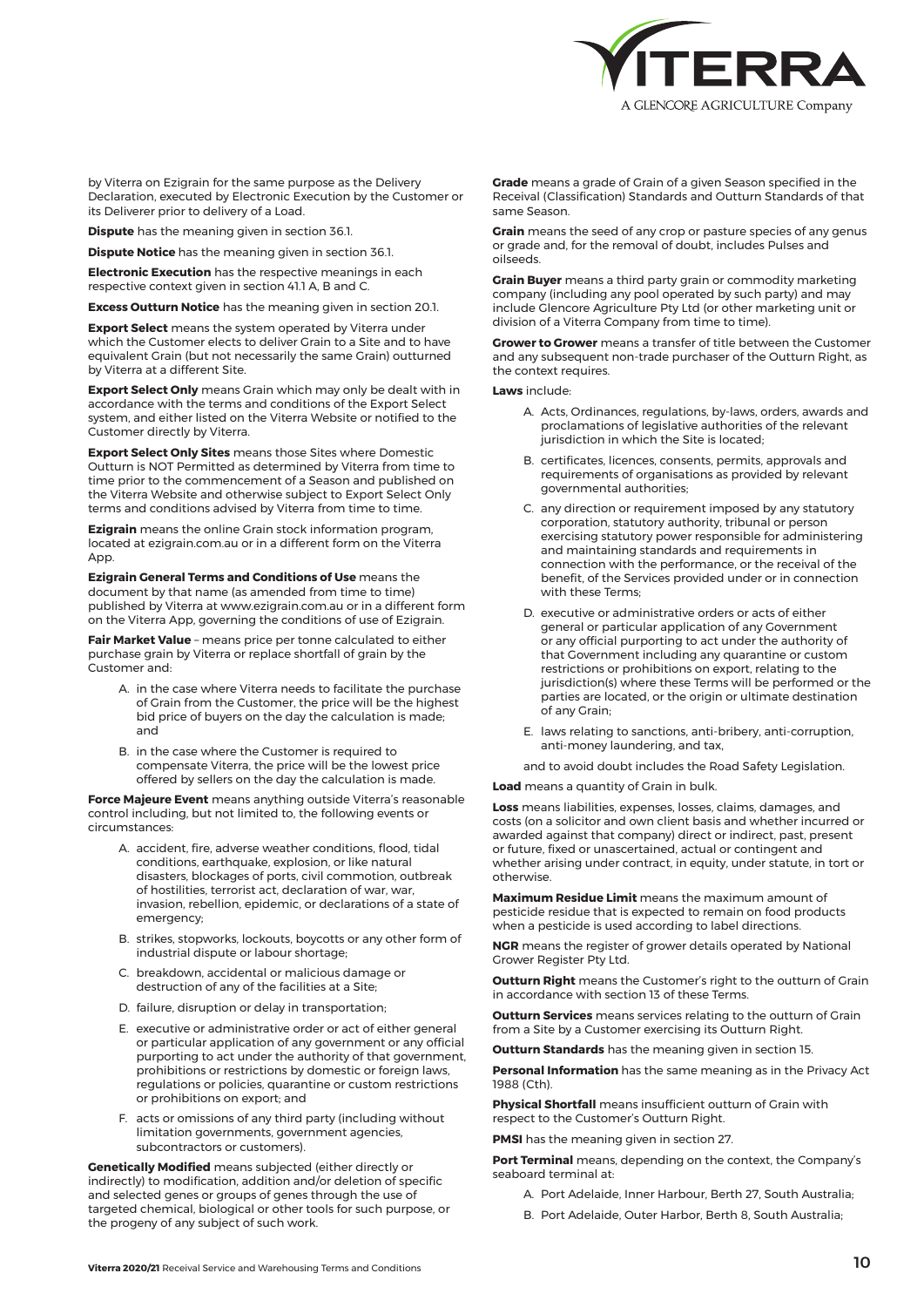

- C. Port Giles, South Australia;
- D. Wallaroo, South Australia;
- E. Ardrossan, South Australia;
- F. Port Pirie, South Australia;
- G. Port Lincoln, South Australia;
- H. Thevenard, South Australia; or
- I. any other port terminal operated by Viterra for the handling of Grain.

**Post Harvest Declaration Form** means the form titled Post Harvest Declaration Form published by Viterra from time to time.

**PPSA** means Personal Property Securities Act 2009 (Cth).

**Price Difference** has the meaning given in section 21.8.

**Prior Season** has the meaning given in section 4.1B(i).

**Privacy Policy** is Viterra's internal Privacy Policy document, a copy of which can be found on the Viterra website.

#### **Proportionate Liability Legislation** means:

- A. Part 3 of the Law Reform (Contributory Negligence and Apportionment of Liability) Act 2001 (SA); and
- B. Part IVAA of the Wrongs Act 1958 (Vic); and
- C. the equivalent legislation in any other State of Australia or other jurisdictions where the Site or the parties (including, where relevant, any Deliverer) are located or operate from.

**Pulses** mean chickpeas, lupins, field peas, faba beans, lentils, vetch, broad beans and all other grain legumes.

**Purchase Option** means relevant purchase options published by Viterra (including those published through Viterra Communication Tools and Ezigrain from time to time, and from time to time identified as 'Selling Options') for and on behalf of a Grain Buyer to facilitate the purchase by that Grain Buyer of Grain owned by Customers.

**Receival (Classification) Standards** means Viterra's standards, which accord with the industry benchmarks established for Grain and which are published by Viterra through the Viterra Website prior to the receival of that Grain into a Site.

#### **Receival Service** means:

- A. all or any part of the process by which a Load is physically received by Viterra from a Customer or the Deliverer at a Site;
- B. presentation to the Customer of purchase and warehouse options;
- C. the recording and exchange with relevant purchasers of information in electronic form relating to the receipt of the Load; or
- D. the provision to the Customer of transactional information through Ezigrain.

**Recorded Price** has the meaning given in section 21.8.

**Road Safety Legislation** means all legislation regulating the safe loading, storage, packing, unloading, handling and carriage of the Grain in the relevant jurisdiction, including.

- A. the Road Traffic Act 1961 (SA), the Motor Vehicles Act 1959 (SA), the Summary Offences Act 1953 (SA) and the Heavy Vehicle National Law (South Australia) Act 2013 (SA); and
- B. the equivalent legislation in any other State of Australia or other jurisdictions where the Site or the parties are located or operate from; and
- C. regulations and guidelines effected by governmental authorities in association with any legislation regulating the safe loading, storage, packing, unloading, handling and carriage of the Grain; and
- D. any statutory provisions or requirements relating to

driver fatigue and mass, speed, drugs and alcohol, maintenance, restraint, dimensions and any other loading requirements, applicable to the performance, or the receival of the benefit, of the Services provided under or in connection with these Terms.

**Safety Card** means the physical card growers or carriers are required to have before making deliveries to a Viterra site. The card is received after successfully completing the Viterra Safety Induction for Grower Deliveries.

**ason** means the period in which most Grain is harvested and in respect of which Services are sought, typically commencing in October of one year and going through to February in the following year.

**Season Clearance Notice** has the meaning given in section 17.1.

**Segregation** means the physical separation of the storage of Grain by type, Grade, variety or such other distinguishing quality as may be determined by Viterra.

**Services** mean the Receival Services, Warehousing Services, Outturn Services and any other ancillary services (including services relating to the facilitation of transactions) provided by Viterra to the Customer from time to time under these Terms.

**Site** means the facility or premises at which Services are provided to the Customer by Viterra (including a Port Terminal).

**Site of Origin** means the Site to which the Customer or Deliverer delivered their Grain.

**Site Pass** means the online contractor management system used by Viterra for the registration and monitoring of contractors.

**SMS Subscription Service** means a text message subscription service operated by Viterra to provide information to subscribers.

**Special or Indirect Loss** means any Loss or damage suffered which is indirect or which results from some special circumstance or supervening event and includes any loss of profits, loss of production, loss of revenue, loss of use, loss of contract, loss of opportunity, loss of reputation, loss of goodwill, wasted overheads or demurrage.

**Sustainable Accreditation** means documents required by a Grain Buyer as communicated by that Grain Buyer in order to classify Grain as able to be sold for Sustainable Cash.

**Sustainable Cash** means the cash price which a Grain Buyer has bid to purchase Grain which is classified as sustainable, supported by the appropriate relevant Sustainable Accreditation.

**Terms** has the meaning given in section 1.1.

**Transfer In-store** means the transfer of the ownership of the Grain and Outturn Right to another party in accordance with these Terms, and includes such transfer by way of:

- A. Warehouse to Cash (including for Sustainable Cash);
- B. Contract;
- C. Pool; or
- D. Grower to Grower.

**Viterra** has the meaning given in section 1.1.

**Viterra App** means the mobile application available for iPhone (iOS 11+), Android (8.0+) and all tablet devices which provides the Customer with access to Ezigrain and relevant Viterra information.

**Viterra Communication Tools** means the following methods through which Viterra may communicate or hold information (which information may be held or communicated by one or more such methods):

- A. the Viterra Website;
- B. the Viterra App;
- C. Viterra's SMS Subscription Service;
- D. any new or replacement communication tool implemented by Viterra from time to time.

**Viterra Company** means Viterra or any of its related bodies